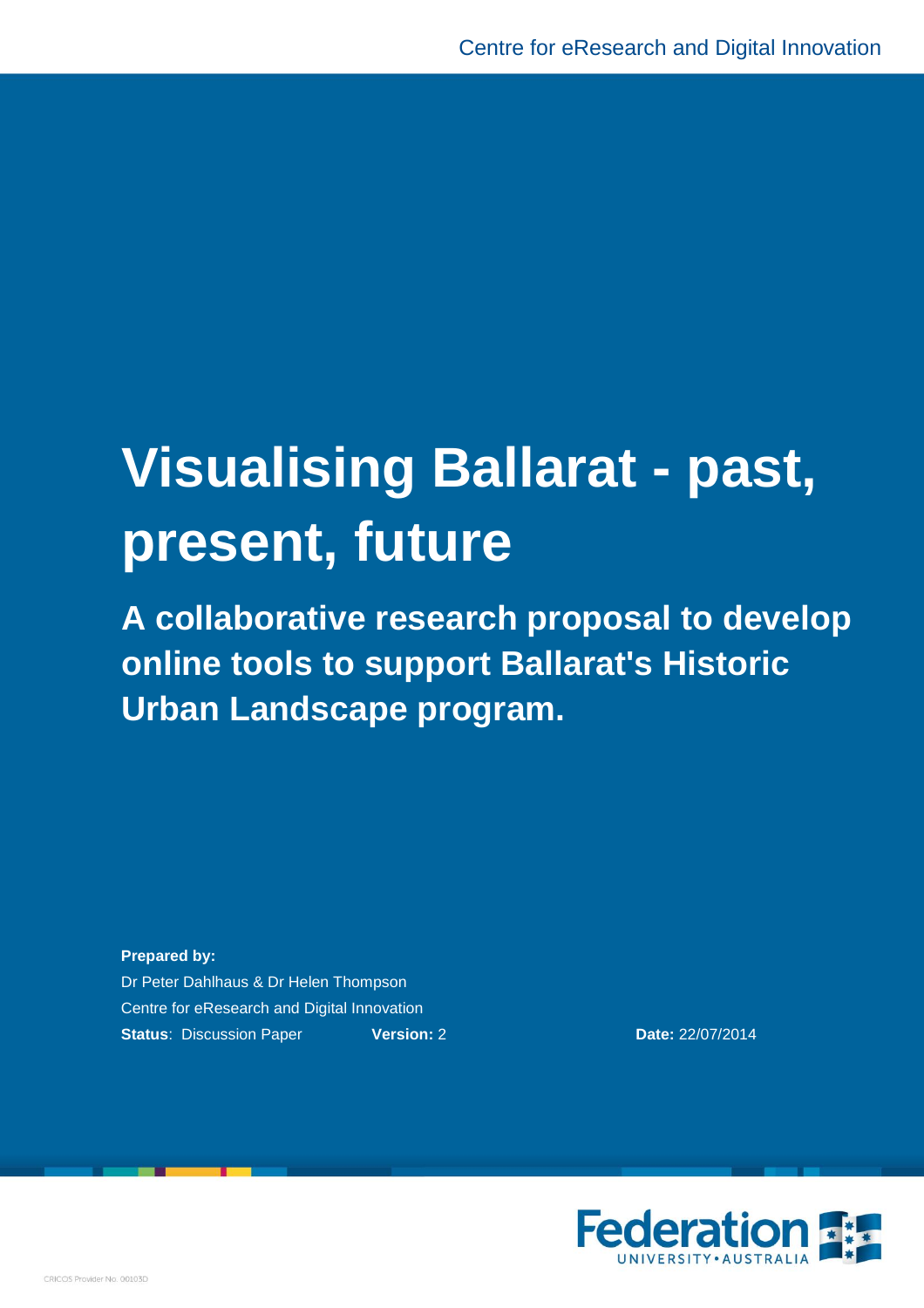# **Executive summary**

In recognising the role that urban heritage plays as a social, cultural and economic asset in the development of cities, Ballarat was the first Australian city to join an international pilot program to implement UNESCO's Recommendation on the Historic Urban Landscape (HUL) in September 2013. The HUL program vision is to help Ballarat grow without compromising its heritage; by providing a road map on how to address change without losing Ballarat's character. At the core of the HUL approach are the community's values, which are the starting point for city management. Hence, there is a need to map these values effectively and have all of Council referencing them as a starting point to city development.

This discussion paper outlines a collaborative research approach that aims to develop stateof-the-art knowledge management and planning tools that are required to understand the urban landscape, recognise cultural significance, and assess and monitor change. We propose a staged approach to a long-term research project that will result in web-based spatial information systems, which include 3-dimensional and 4-dimensional visualisations together with augmented reality experiences of past, present and future Ballarat city landscapes. The information systems will have a much broader appeal than HUL, extending through a full range of uses - from the utilitarian, such as locating old mine workings and landfill sites - to the esoteric, such as immersive augmented reality experiences of historical places or events. The key component is to provide the community, practitioners, researchers and industry with place-based information on demand, and hence encourage a deeper understanding, consideration and appreciation of the city's historic urban landscape values.

As a starting point, we propose to utilise Federation University Australia's eResearch and digital innovation capability to federate HUL information, data and databases, enabling the Ballarat community, practitioners, researchers and industry to easily find and access historic urban landscape information and share in the vision of the HUL program. The proposed web-based portal will provide easy access to authoritative and credible heritage information for city managers, developers, planners, researchers, communities of interest, groups and agencies wishing to engage in HUL program activities. It will promote the sharing of knowledge and information through the internet, allowing people to gain insights, present ideas, advice and information in a friendly and easy-to-use format, available at people's convenience. It allows the City of Ballarat citizens to grow their knowledge and share their thoughts and enthusiasm for their city's historic urban landscape. In that sense the website is deliberately aimed in part at supporting ratepayers, citizens and community groups feel connected and supported in their heritage interests.

The longer-term intention is to encourage the generation of research ideas and projects with other collaborators, locally to globally. This discussion paper outlines a collaborative approach which can be regarded as a blueprint for research that will assist the City of Ballarat and Federation University Australia in achieving their shared goals. The proposed research is founded on the 144-year old relationship between the organisations that has resulted in a substantial repository of regional knowledge. Online liberation of this information, together with that held in the other knowledge repositories of long-standing Ballarat institutions, has the potential to provide new insights into the urban landscapes of this historic city.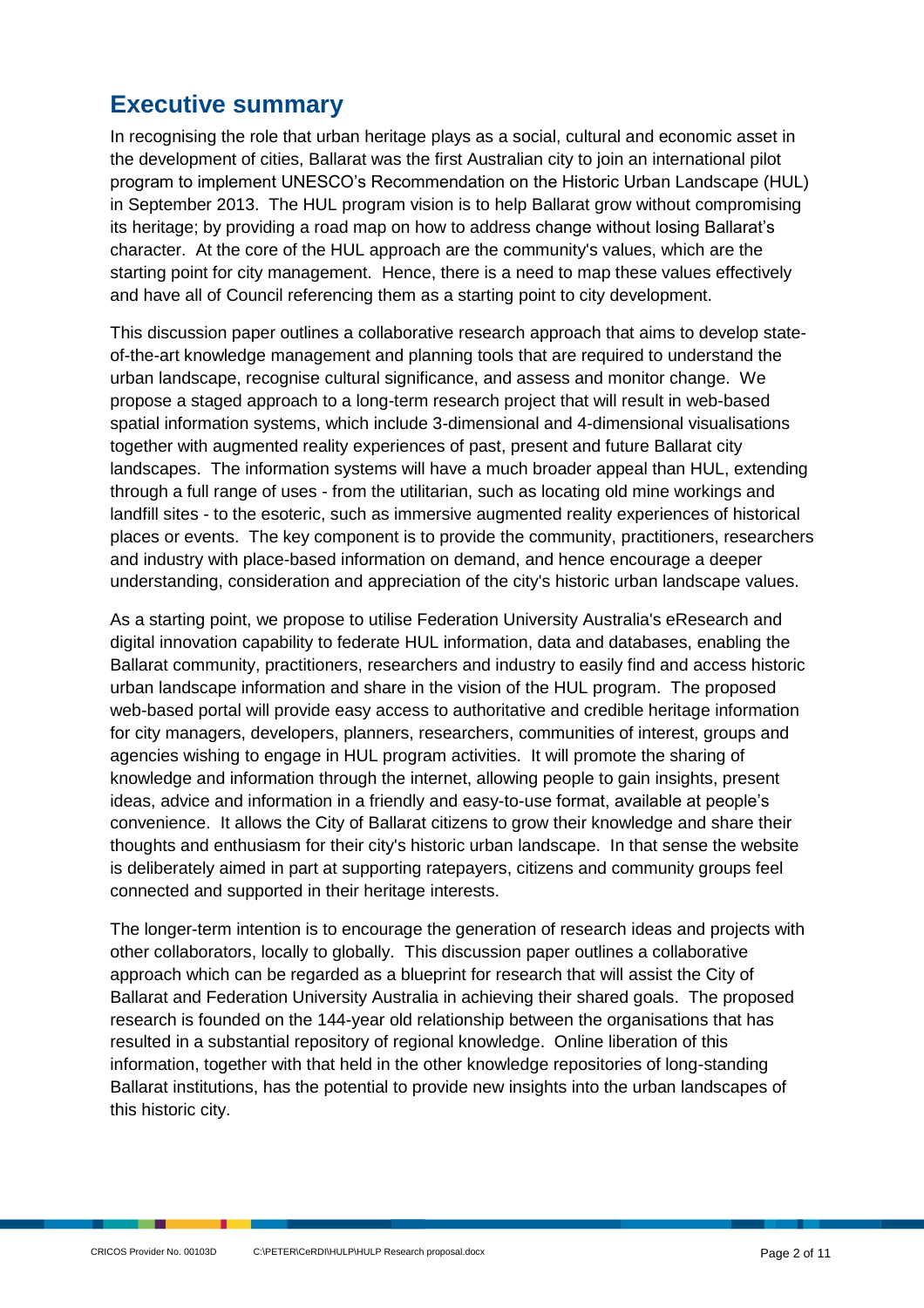# **Introduction**

The objective of City of Ballarat's Historic Urban Landscape (HUL) program is the participatory management of change. By engaging with stakeholders, the aim is to provide a deeper understanding of values in the historic urban landscape and guide decisions to manage change. (CoB 2013). This discussion paper proposes a collaborative research approach to developing knowledge management and planning tools that will support Ballarat's HUL program. It is envisaged that the tools will use leading edge technology in web-based spatial information systems, including 3-dimensional and 4-dimensional visualisations together with augmented reality experiences of past, present and future urban landscapes.

The HUL program proposes that new urban management tools be developed, including:

- Civic engagement tools designed to empower people to identify key values in their urban areas, articulate their aspirations and visions, set goals and agree on actions to safeguard their heritage and promote sustainable development, and
- Knowledge and planning tools to enable understanding of the urban landscape, recognition of cultural significance, and provide for the assessment and monitoring of change.

Both are central to this discussion paper, which outlines a collaborative approach which can be regarded as a blueprint for research that will assist the City of Ballarat and Federation University Australia (FedUni) in achieving their shared goals. The proposed research is founded on the 144-year old relationship between the organisations that has resulted in a substantial repository of regional knowledge. Online liberation of this information, together with that held in the other knowledge repositories of long-standing Ballarat institutions, has the potential to provide new insights into the urban landscapes of this historic city.

## **Research context**

The New Digital Age (Schmidt and Cohen 2013) provides unprecedented opportunities for a deeper understanding and appreciation of our environments, including urban environments. These opportunities largely arise through ubiquitous access to information, particularly when that information is delivered on demand via high speed broadband to mobile tablet devices or wearable visualisation technologies such as Google glass (e.g. Apple 2014; Google 2014). These technologies have created a society that is spatially enabled and aware. Big business and citizens increasingly expect to be able to access past and current information about any location of interest, to find answers to their spatial queries. Deeper appreciation and understanding comes from the sheer volume of information that can be amassed about any particular place in the landscape, and how that information can be dynamically synthesised to provide the most definitive answer to the user's question.

The use of spatial technologies for the deeper understanding of historic urban landscapes is an emerging area of research. Recent examples in the international scientific literature include the use of traditional GIS tools (e.g. Li and Song 2009; Apollonio et al. 2012; Myers et al. 2012); the use of web-GIS with interoperable Open Geospatial Consortium (OGC) standards, such as CityGML (e.g. Groger and Plumer 2012; Prieto et al. 2012; Costamagna and Spano 2013); and modelling past, current and future urban spaces and buildings to assess development impacts (e.g. Short 2007; Vanegas et al. 2010). Experiments with 3D, 4D and augmented reality visualisations, usually at iconic heritage sites, have also been published (e.g. Guhathakurta et al. 2009; Norris et al. 2014; Petty et al. 2014). Similarly, the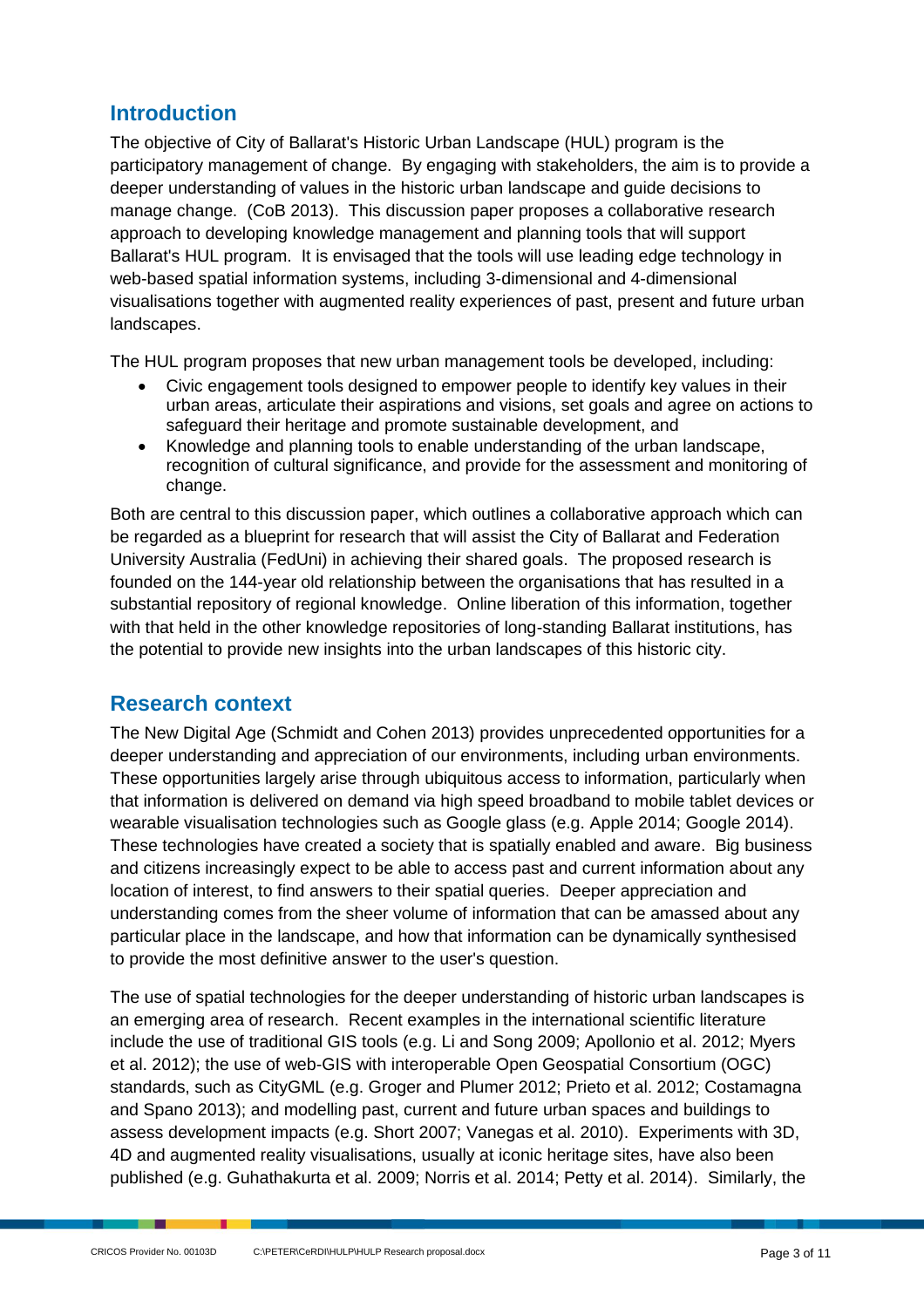use of gaming technology has been trialled as a means to assist in the appreciation of cultural heritage (Mortara et al. 2014).

Nationally, the Australian Urban Research Infrastructure Network (AURIN) is a \$20 million initiative tasked with developing a portal providing access to federated data, modelling and visualisation tools to assist improved urban design and management, by linking the physical and social aspects of the built environment (Stimson 2011; Pettit et al. 2012; AURIN 2014). Although not specifically aimed at historic urban landscapes, much of the technology developed in the AURIN research project is transferrable.

At FedUni, research has focussed on the development of interoperable spatial knowledge systems with dynamic modelling and visualisation capabilities, which have been developed to assist natural resource management, socioeconomic research and municipal planning (e.g. Dahlhaus et al. 2011; 2012; MacLeod et al. 2013; Thompson et al. 2014). These systems typically have the following features:

- The data resides with the data managers (ensuring currency and validity)
- They are intuitive to use (similar to Google Earth)
- All forms of data are included vector, raster, text and multimedia
- Data downloads are allowed (subject to data manager's consent)
- Spatial data links to original source documents and images
- Spatial data links to real time data (data loggers, webcams)
- They are capable of analysing the interoperable data on the fly
- Interactive 3D visualisations can be created for user-selected scenes
- Users can add, edit or update data (subject to QA/QC)
- The spatial data and models are credible to the user

A relevant example for this project is the FedUni Geoffrey Blainey Research Centre interactive historical maps website [spatial.federation.edu.au/eureka/eureka.php.](http://spatial.federation.edu.au/eureka/eureka.php) This site was constructed as an experimental tool to assist researchers at the centre to visualise how the past mapped landscapes of urban Ballarat fit with the current mapped landscapes. Similar methods have been used in other international research projects (e.g. San-Antonio-Gomez et al. 2014) and also used to develop freely accessible websites for the delivery of global historic maps online (e.g. University of Portsmouth 2014a; 2014b). At some sites, Ballarat regional maps can be interactively viewed in 3D (e.g. British Library 2014).

## **Current access of historic urban data for Ballarat**

The present access to historic urban landscape information and data for the City of Ballarat is highly varied and uncoordinated. In general, data custodians may be:

- Federal, State and local government organisations and agencies;
- regional museums, libraries, galleries, institutions and authorities;
- community history, heritage and cultural groups and practitioners;
- universities and research organisations;
- local industries and businesses; and
- citizens and stakeholders

The information and datasets have limited spatial and temporal coverage, are held in a variety formats and database schemas and are on disparate information systems. Information and data is distributed via dozens of web-portals, web-based GIS tools,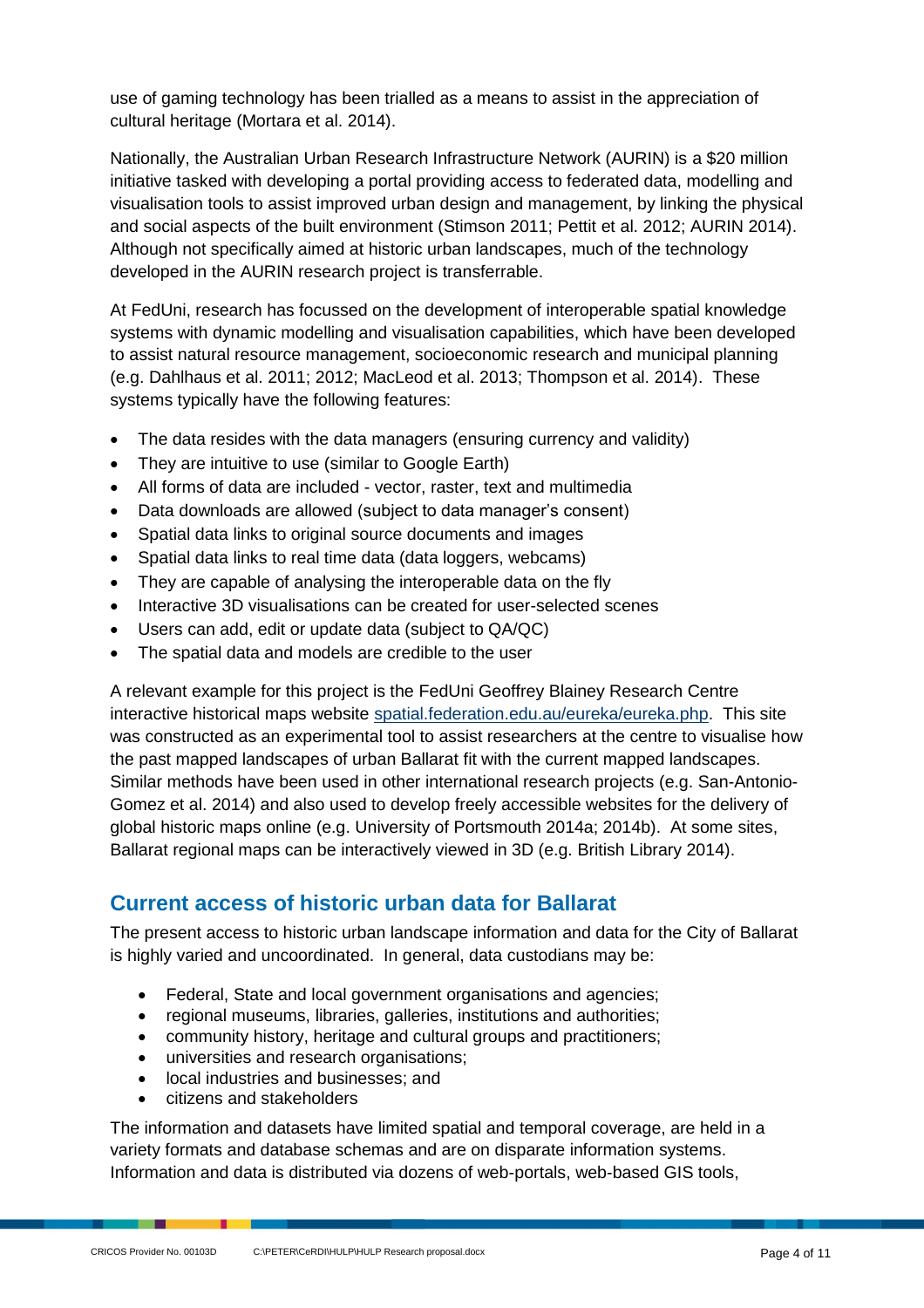password protected portals, cloud storage, portable storage devices; hardcopy maps, atlases, theses, reports, newspapers, documents, images; museum art, artefacts and heritage objects; and oral histories and social stories. The search for relevant and current data, and its collection and collation is a substantial component of any HUL research project, which often results in days, weeks, months or years spent trying to assemble research-ready data for a project. As larger data sets, such as high-resolution remotely sensed data, onground sensor data, time-series monitoring data and digital archives are becoming more readily available, the task has become exponentially more time-consuming.

Outside of the research community, this impressive resource of HUL data is largely ignored simply because most people do not have the knowledge, capability or desire to deal with the data deluge. Many people feel increasingly time-poor and most would just like to get an authoritative, definitive, answer to their questions, preferably via Google, or an App on a mobile device. Even though most people may realise that there is a plethora of data available, there is little opportunity or desire to undertake the research required to answer the question.

Consequently, city management decisions may be based on partial information, the selection of which may be subjectively biased by the argument for or against a specific development, or to influence a decision outcome. While it is unlikely that objectivism is possible in history (Munslow 2002) the ready availability of information and data will result in less subjectivity. This is particularly true if the information can be geographically visualised, to aid comprehension of the place in a landscape (Seddon 1997).

# **The Vision**

The HUL program vision is to help Ballarat grow without compromising its heritage; by providing a road map on how to address change without losing Ballarat's character (CoB 2013). At the core of the HUL approach are the community's values, which are the starting point for city management. Hence, there is a need to map these values effectively and have all of Council referencing them as a starting point to city development.

The HUL approach proposes that four new urban management tools be developed: 1) civic engagement tools; 2) knowledge management and planning tools; 3) regulatory systems; and 4) financial tools (CoB 2013). This research project focuses on the development of civic engagement, knowledge management and planning tools, but includes components that link the outcomes to the remaining 2 tools.

We propose a staged approach to a long-term research project that will result in state-of-theart web-based spatial information systems, which include 3-dimensional and 4-dimensional visualisations together with augmented reality experiences of past, present and future Ballarat urban landscapes. The information systems will have a much broader appeal than HUL, extending through a full range of uses - from the utilitarian, such as locating old mine workings and landfill sites - to the esoteric, such as immersive augmented reality experiences of historical places or events. The key component is to provide the community, practitioners, researchers and industry with place-based information on demand, and hence encourage a deeper understanding, consideration and appreciation of the city's historic urban landscape values.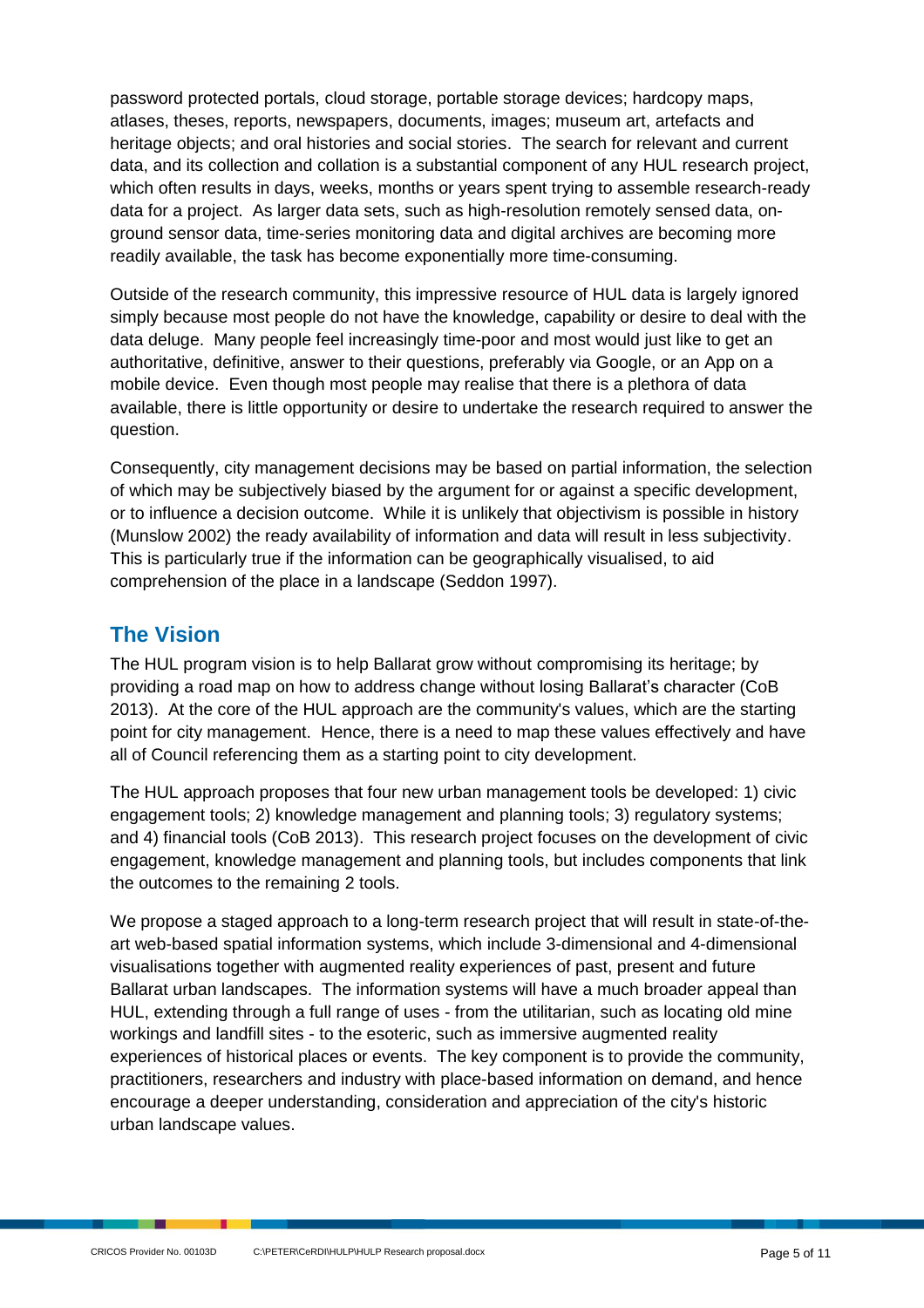#### **An initial project**

With the dawn of high capacity broadband, mobile devices and interoperable technologies, the federation of datasets into a single virtual online database has become a reality. This is evidenced by the research projects already completed or being completed by FedUni, such as Visualising Victoria's Groundwater [\(www.vvg.org.au\)](http://www.vvg.org.au/). As a starting point, we propose that the capability of these research tools be extended to federate HUL information, data and databases, enabling the Ballarat community and other stakeholders to easily find and access historic urban landscape information and share in the vision of what may be possible.

The key component of this vision is that the broader community are empowered with the capability to share their data in the same virtual space without losing custodianship of their data or ownership of the data value. The research tools will federate all or parts of historic urban landscape databases with disparate schemas and stored on disparate systems, subject to the custodian's consent. The tool will have the capability to display old maps and plans, draped on a high-resolution terrain model, in interactive pseudo 3D perspectives. Points of interest can be added by the community, with a pop-up template to record basic historic urban landscape value information about that site, and photos, documents or videos can be uploaded to support the values. The ability to overlay historic photographs on contemporary street scenes may be possible, similar to the What Was There website [\(www.whatwasthere.com/browse.aspx\)](http://www.whatwasthere.com/browse.aspx). A few selected interactive landscape visualisations similar to those on the Victoria Resources Online website

(vro.depi.vic.gov.au/dpi/vro/vrosite.nsf/pages/landscape-visualisations) or the Panoramic Earth website [\(www.panoramicearth.com\)](http://www.panoramicearth.com/) could be included. These may include iconic Ballarat panoramas, such as the view from the lookouts at Black Hill and Sovereign Hill.

The primary intention of the initial project is to inspire and encourage community participation in the HUL program and provide a platform for proactive holistic planning, by demonstrating what may be possible. The website will:

- 1. Provide easy access to authoritative and credible heritage information for city managers, developers, planners, communities of interest, groups and agencies wishing to engage in HUL program activities. The online portal will enable the user to identify HUL priorities using all the current and relevant data that is publically available, spatially locate and examine proposed development plans and develop guidelines for the consideration of tangible and intangible urban heritage. The access to data is almost limitless, with thousands of datasets already available, spanning across a variety of topics from social, economic, demographic, environmental, historic, landscape and climate change. Providing pseudo-3D views on demand will assist with exploring viewlines, viewsheds, sitelines and skylines, which are critically important in historic urban landscape planning.
- 2. Promote the sharing of knowledge and information through the internet, allowing people to gain insights, present ideas, advice and information in a friendly and easy-to-use format, available at people's convenience. It allows the City of Ballarat citizens to grow their knowledge and share their thoughts and enthusiasm for their city's historic urban landscapes. As a starting point, perhaps the extensive Ballarat Imagine community conversation data that has been collated through the Ballarat Strategy may be made available. The Strategy uses HUL methods and has captured many values that can be spatially depicted. This would make the data available for use by the community, stakeholders and researchers.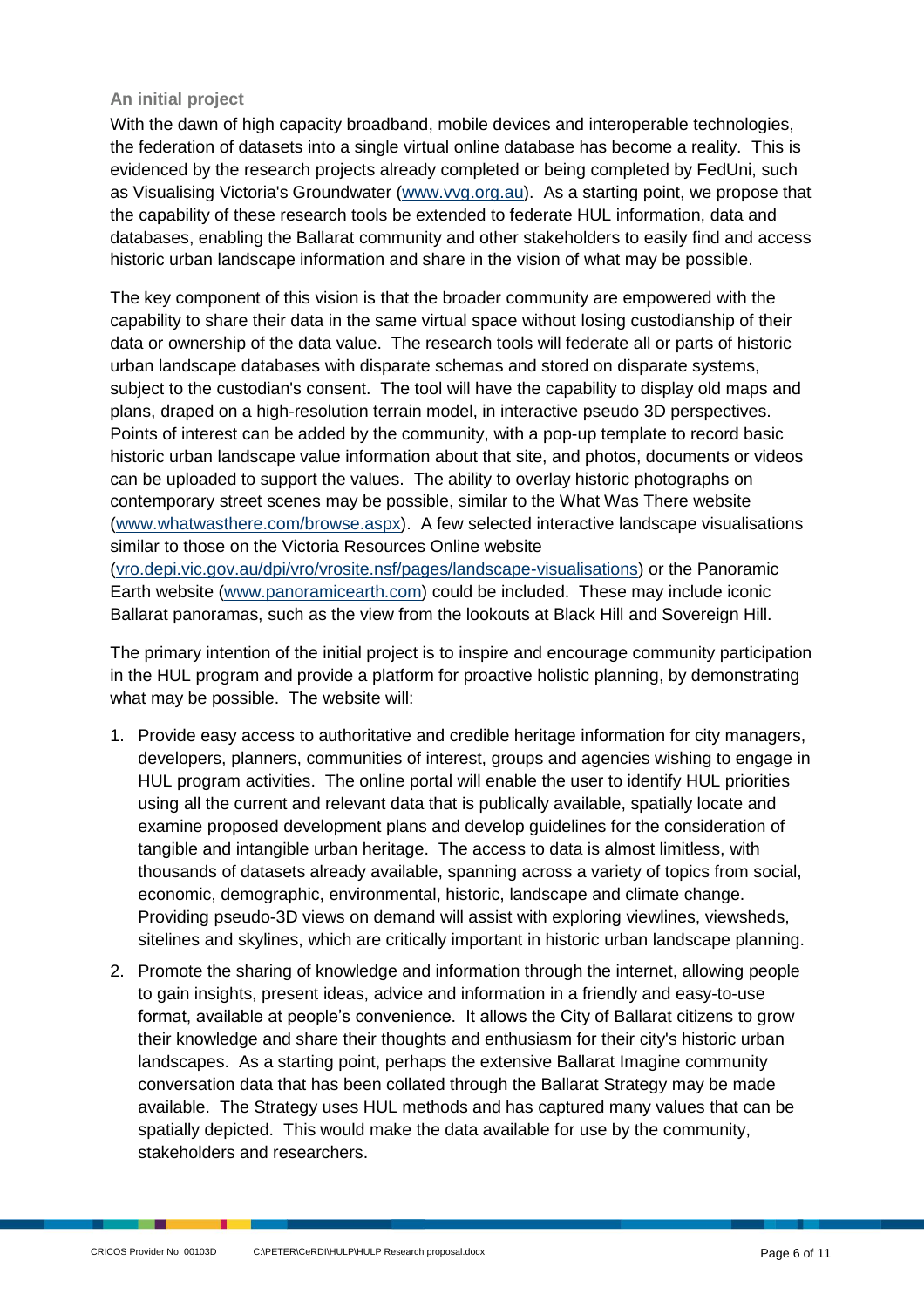3. Be a cultural mapping and engagement tool, encouraging 'citizen-based heritage values' by allowing data to be added by the user for the benefit of all users. As the network develops and the portal contains more information, the relevance of the tool to the City of Ballarat and HUL stakeholders increases. Importantly, the portal could act as a one-stop store with links to other cultural mapping projects, especially community-led projects that may be active. Engagement tools could be embedded into other stakeholder's websites enabling interoperable sharing of data. In that sense the website is deliberately aimed in part at supporting ratepayers, citizens and community groups feel connected and supported in their historic urban landscape interests.

The strength of this initial research project is that it leverages value from the investment in the web-based research already completed or being completed by FedUni. This includes the hardware and software technologies, data sets and intellectual expertise.

#### **Longer term vision**

It is envisaged that the initial project will inspire other researchers and bring a greater understanding of the power of eResearch and digital innovation in HUL research projects. The intention is to encourage the generation of research ideas and projects with other collaborators, locally to globally. Examples abound, but at a minimum it is expected to generate interest and excitement through the existing FedUni research collaborations, such as the Collaborative Research Centre in Australian History (federation.edu.au/research-andinnovation/research-areas/research-centres-and-networks/crcah) and the Centre for Informatics and Applied Optimization (federation.edu.au/faculties-and-schools/faculty-ofscience/school-of-science-and-technology/research/ciao). In addition, it is likely that other HUL stakeholders in Ballarat, such as Sovereign Hill, Ballarat Art Gallery and the Mechanic's Institute, may also be inspired to join into the eResearch opportunities. Globally, it may initiate interest from other cities in the HUL pilot program and UNESCO.

There are many research directions opportunities that can be envisaged, such as:

- 1. The technology research involved in creating the tools and methods, particularly using data interoperability and 3D visualisation standards.
- 2. The social research in understanding how the use of technology can capture intangible heritage values and show connection and disconnection to places, perhaps through cultural mapping, empowering citizens and mapping values. Enabling citizens to participate in decision making may empower them to express their heritage and change a broader range of attitudes, including city managers.
- 3. The urban planning and municipal management research in the utilitarian adoption of the tools to pragmatic solutions for city management.
- 4. The cultural research into how best to incorporate aboriginal and migrant needs in revealing their own cultural understandings. Getting this right would enable proactive inclusion in urban management.
- 5. The economic research around mapping economic values and aligning these to the citizen's desires to maintain employment and growth while respecting heritage.
- 6. The sustainability research in projecting the past towards the future, taking into account changing climates, population growth and urban conservation.
- 7. The history research around the new discoveries and interpretations that will be possible when all of the data can be assembled and spatially compared.
- 8. The environmental research around the changes in city landscapes, hydrology and ecology throughout its past and future development.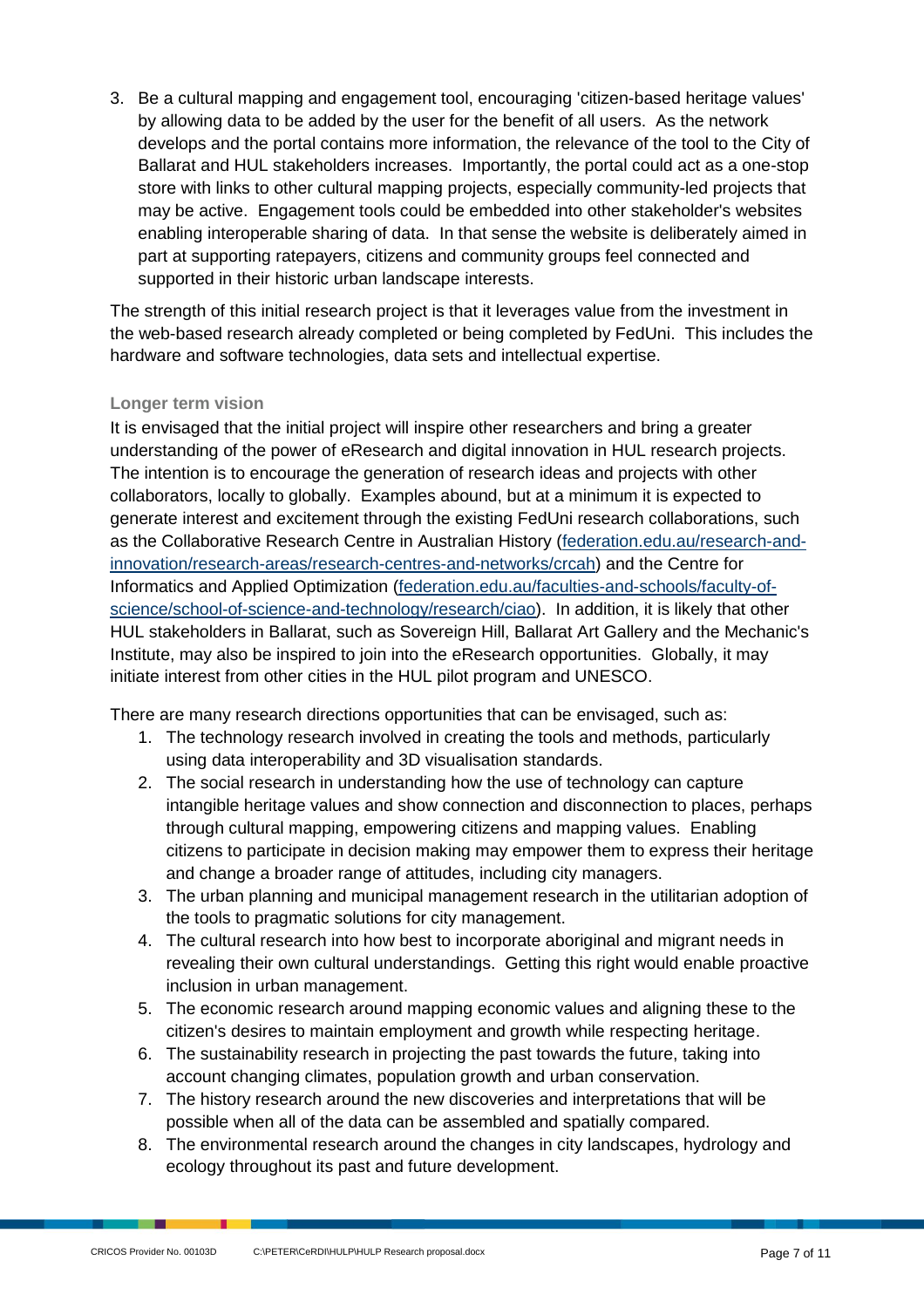- 9. The education research in the use of technology to augment the teaching of history, culture, media studies and information technology.
- 10. The health research using the information to bring understanding to the value of heritage on the well-being of the community.

In fact, the potential is limited only by the imagination.

The connecting thread is the use of eResearch technology to enhance the traditional research opportunities. These stretch the spectrum from web-GIS and electronic libraries, through 3-dimensional and 4-dimensional visualisations, to augmented and virtual reality and 3d printing. For example, being able to zoom to a location and overlay the historic goldfields maps on the modern-day landscapes will provide a relatively accurate location of mine shafts and tunnels, which may be of use to urban planners and engineers. With 3d visualisation, it may be possible to see the extent of the mine workings under the city landscape, and with virtual reality, take a tour along the mine workings, enhanced with historical photographs of miners at work in a particular mine or tunnel. As an educational tool, this could bring Ballarat's heritage alive. Organisations may even be encouraged to install visualisation rooms, such as those at Queensland University of Technology [www.thecube.qut.edu.au](http://www.thecube.qut.edu.au/) and Curtain University [research.humanities.curtin.edu.au/projects/hive/facilities.cfm.](http://research.humanities.curtin.edu.au/projects/hive/facilities.cfm)

Similarly, reconstructing historic landscapes would be possible through the technology that produces a digital terrain model from stereo aerial photographs. This in turn would provide a map of Ballarat's landscape changes, including cut-and-fill areas and landfill areas (perhaps of use to planners and engineers), as well as give historians an accurate picture of landscapes at least as far back as 1934, when the first aerial photos were flown. Perhaps 3d printing of the reconstructed goldfields landscapes will enhance the understanding of historic events.

Arguably the most challenging research will be in using technology to reveal the cultural meanings of places. Cultural understanding of a landscape evolves through many forms, from the traditional maps to mindscapes, soundscapes and other sensory landscapes (touch, smell, taste). It may have been interpreted though relating places to each other (e.g. name places such as Grampians), explorers' experiences (e.g. Mt Misery), historical events (e.g. Eureka Street), or observations through European eyes (e.g. Greenhill) (Carter 1988; 1996) and be quite different to aboriginal or migrant understanding (Seddon 1997).

# **Research benefits**

These research proposals have clear benefits to the City of Ballarat and FedUni, such as:

- raising the organisations' profiles by engaging with the broader community as the authoritative one-stop solution for Ballarat HUL data, that makes people feel connected and supported in their interests.
- offering people a common repository that includes their own historic urban landscape data, information and knowledge, and thereby ensuring that their personal or communal investment has been properly recorded and their efforts acknowledged. This improves access to research data and enlightens the city managers with more information.
- ensuring that supported individuals or groups are working with the same access to data and knowledge for city management plans, thereby improving the opportunity for integrated HUL management and research.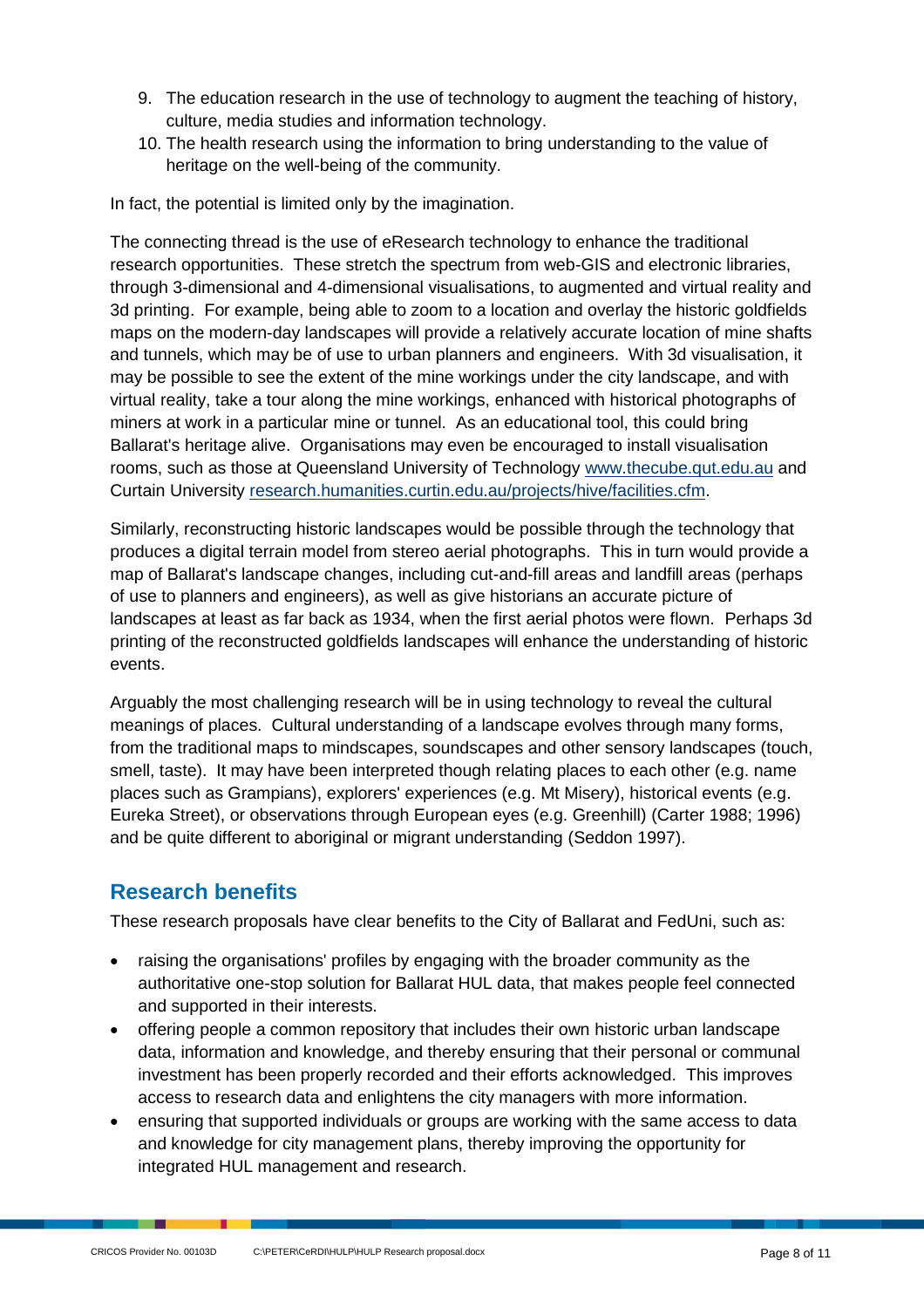- educating the community with the breadth of regional historic urban landscape information, ranging across economic, social and environmental, thereby building capacity and resilience within the region.
- ensuring that public and private investment is more usefully used to build with respect for the community's heritage values.

For the City of Ballarat, the collaboration with FedUni also brings benefits. These projects benefit from the spatial information services stack (SISS) research infrastructure that has been installed by CSIRO at the university, as well as leverage the research collaborations FedUni has with international, national and state research agencies such as: Natural Resources Canada, the European Commission, GNS Science (NZ), CSIRO, Bureau of Meteorology (BoM), Grains Research and Development Corporation (GRDC), Queensland University of Technology (QUT), the Victorian Department of Environment and Primary Industries (DEPI) and Department of State Development, Business and Innovation (DSDBI), to name a few.

The key principles of the FedUni spatial knowledge systems include:

- Use of open-source and standards compliant software wherever possible.
- Building upon existing collaborative software initiatives and contributing enhancements/tools back to the community.
- Ensuring the flexibility of the developed system to consume data from a variety of sources so as not to interfere with existing provider work practices.
- Ensuring end-user tools and applications are fast, intuitive and easy-to-use.
- Software based in the cloud: no end-user requirement for software, updates, computation power or plug-ins

The project's research community has expertise in geoinformatics, environmental science, social research, economic research, history, data collection and management, database design and formats, information systems, high speed computation and data distribution, data modelling and visualisation, and integrated catchment management and modelling. This research collaboration is rapidly establishing a track record of innovative approaches which are enabled by new technologies and this has inspired and encouraged other organisations to share their data, especially catchment management data sets.

For FedUni, these eResearch projects provide opportunities to collaborate with the lead agencies working in international standards for data distribution, data visualisation and high capacity broadband technology, further developing the university's capacity and capability to become leaders in interoperable data exchange and visualisation. The learning is transferred to the lecture theatres, graduate and postgraduate research, scientific papers, collaborative research, environmental management and business opportunities.

# **Contacts**

For further discussions on these research projects, please contact:

Dr Peter Dahlhaus, Senior Research Fellow, [p.dahlhaus@federation.edu.au](mailto:p.dahlhaus@federation.edu.au) ph.5341 3994

Dr Helen Thompson, Director, Centre for eResearch and Digital Innovation, ph. 5327 9418 [h.thompson@federation.edu.au](mailto:h.thompson@federation.edu.au)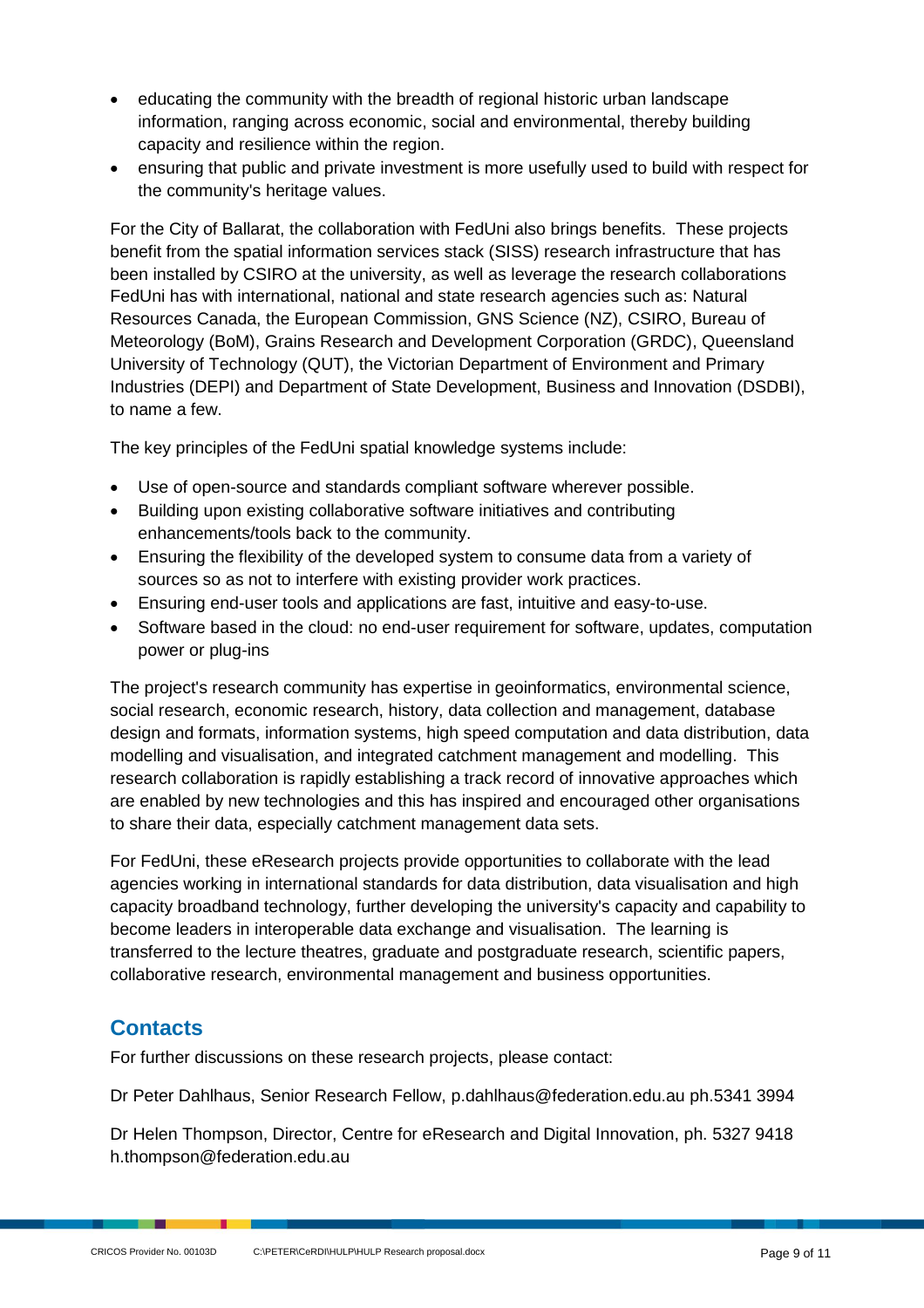## **Acknowledgement**

The authors acknowledge the contributions of Ms Susan Fayad, Coordinator Heritage Strategy, City of Ballarat, in the development of this discussion paper.

## **References**

- Apollonio, F.I., Gaiani, M. and Benedetti, B. (2012). 3D reality-based artefact models for the management of archaeological sites using 3D Gis: a framework starting from the case study of the Pompeii Archaeological area. *Journal of Archaeological Science* **39**(5). pp: 1271-1287.
- Apple (2014). "Apple iPad." Apple Inc., Cipertino, CA, USA. Retrieved 17/6/2014, from: https:/[/www.apple.com/au/ipad/.](http://www.apple.com/au/ipad/)
- AURIN (2014). "Australian Urban Research Infrastructure Network." The University of Melbourne, Parkville. Retrieved 17/6/2014, from: https://aurin.org.au/.
- British Library (2014). "Fryers, Talbot County, Victoria (1865)." Online Gallery, Georeferencing. British Library, London, U.K. Retrieved 18/6/2014, from: [http://britishlibrary.georeferencer.com/map/uKbGToMk5IVi0RRADR0XMJ/201305282](http://britishlibrary.georeferencer.com/map/uKbGToMk5IVi0RRADR0XMJ/201305282044-GZZI7A/visualize) [044-GZZI7A/visualize.](http://britishlibrary.georeferencer.com/map/uKbGToMk5IVi0RRADR0XMJ/201305282044-GZZI7A/visualize)
- Carter, P. (1988). *The Road to Botany Bay. An Exploration of Landscape and History*. Alfred A. Knopf Inc., publishers, New York.
- Carter, P. (1996). *The Lie of the Land*. Faber and Faber Ltd., London.
- CoB (2013). Ballarat and UNESCO's historic urban landscape approach. City of Ballarat, Town Hall, Sturt Street, Ballarat, Vic 3350. 13p. from:
- [http://www.ballarat.vic.gov.au/sh/heritage/historic-urban-landscape-approach.aspx.](http://www.ballarat.vic.gov.au/sh/heritage/historic-urban-landscape-approach.aspx) Costamagna, E. and Spano, A. (2013). CityGML for Architectural Heritage. Chapter in: *Developments in Multidimensional Spatial Data Models*. A. Abdul Rahman, P. Boguslawski, C. Gold and M. N. Said, (eds.) Lecture Notes in Geoinformation and Cartography. Springer Berlin Heidelberg. 219-237 pp.
- Dahlhaus, P.G., MacLeod, A. and Thompson, H. (2012). Federating hydrogeological data to visualise Victoria's groundwater. *34th International Geological Congress*, Brisbane, Australia, 5-10 August 2012. Vol. Abstracts (Abstract #1382). 592pp
- Dahlhaus, P.G., Miner, A.S., MacLeod, A. and Thompson, H. (2011). A web-GIS and landslide database for south west Victoria and its application to landslide zonation. *Australian Geomechanics* **46**(2). pp: 203-209.
- Google (2014). "Glass. The Glass Explorer Program." Google Inc., Mountain View, CA 94043, USA. Retrieved 17/6/2014, from: https:/[/www.google.com/glass/start/.](http://www.google.com/glass/start/)
- Groger, G. and Plumer, L. (2012). CityGML Interoperable semantic 3D city models. *ISPRS Journal of Photogrammetry and Remote Sensing* **71**. pp: 12-33.
- Guhathakurta, S., Kobayashi, Y., Patel, M., Holston, J., Lant, T., Crittenden, J., Li, K., Konjevod, G. and Date, K. (2009). Digital Phoenix Project: A Multidimensional Journey through Time. Chapter in: *Visualizing Sustainable Planning*. G. Steinebach, S. Guhathakurta and H. Hagen, (eds.). Springer Berlin Heidelberg. 159-184 pp.
- Li, R. and Song, J. (2009). Establishment and Application of GIS Database in Urban Heritage Conservation. Chapter in: *Applied Computing, Computer Science, and Advanced Communication*. L. Qi, (ed.) Vol. 34. Springer Berlin Heidelberg. 42-49 pp.
- MacLeod, A., Dahlhaus, P., Thompson, H., James, A. and Cox, M. (2013). Web-based visualisation of 3d groundwater models. *Solving the Groundwater Challenges of the 21st Century, 40th IAH Congress, 15-20 September 2013*, Perth, Australia. Vol. Conference Abstracts. International Association of Hydrogeologists
- Mortara, M., Catalano, C.E., Bellotti, F., Fiucci, G., Houry-Panchetti, M. and Petridis, P. (2014). Learning cultural heritage by serious games. *Journal of Cultural Heritage* **15**(3). pp: 318-325.
- Munslow, A. (2002). Objectivity and the writing of history. *History of European Ideas* **28**(1-2). pp: 43-50.